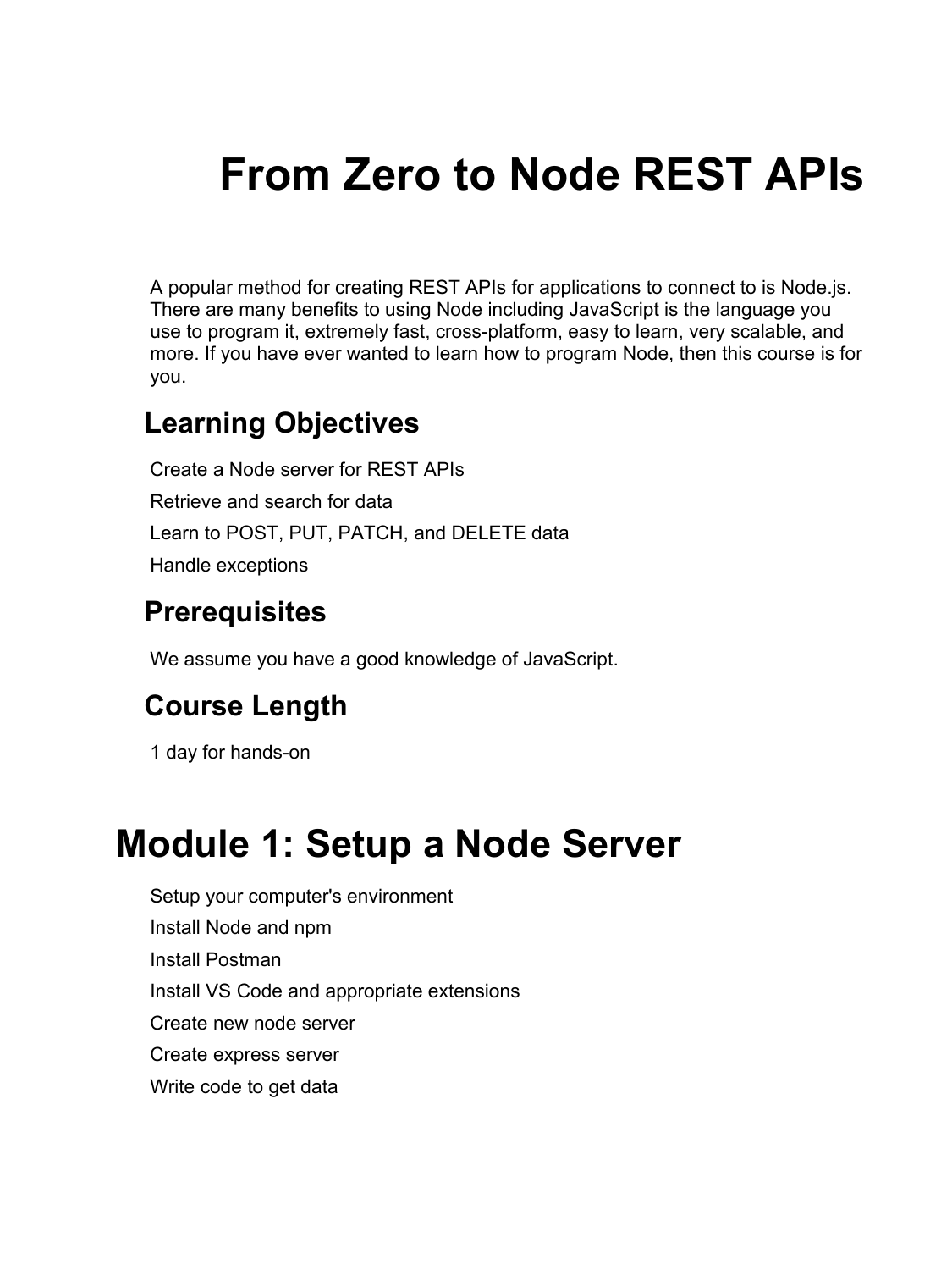### **Module 2: Get Data**

Create JSON file for data Return HTTP status code and JSON Wrap envelope around return data Create module Read file asynchronously Retrieve a single piece of data Searching for data

### **Module 3: Modifying Data**

Write code to insert data Add middleware to parse JSON data Write code to update data Write code to delete data Write code to patch data

## **Module 4: Exception Handling**

Exploring the built-in exception handling Adding exception handling middleware Add additional error handler Add an error helper module Logging exceptions

### **Module 5: Calling APIs from HTML Pages**

Installing CORS

Create a Node website